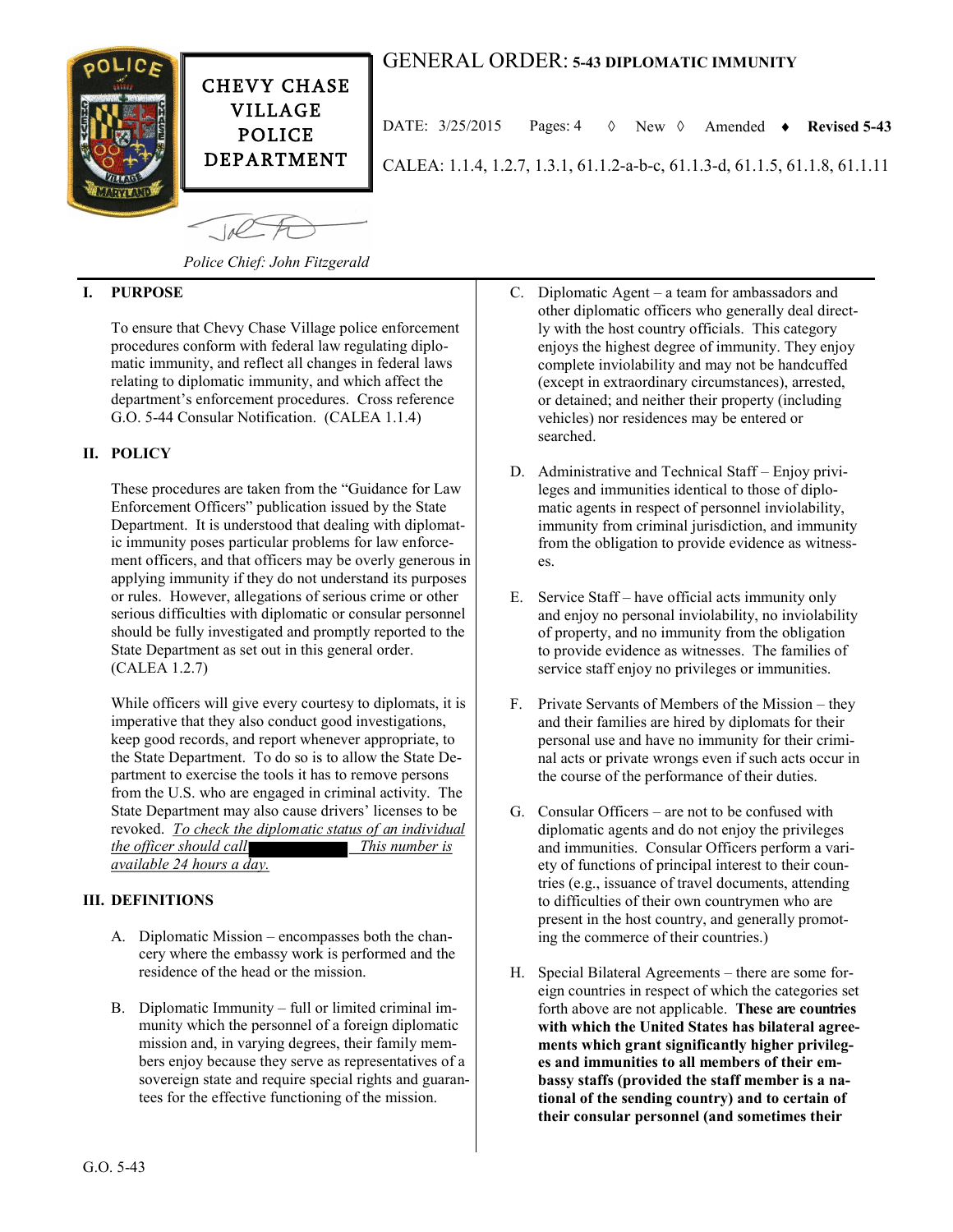**family members). In some cases, these privileges and immunities approximate those accorded diplomatic agents.** This situation will be taken care of when identity documents are issues, but police officers should be aware of this distinction because they may confront situations where a chauffeur or a mechanic from the embassy of one of these countries asserts a right to full diplomatic privileges and immunities.

# **IV. FULL CRIMINAL IMMUNITY**

- A. This type of immunity is given to diplomatic agents, administrative and technical staff of missions and their families.
- B. Full criminal immunity means more than immunity from prosecution. It means that the residence, vehicles, papers, and correspondence of an individual with this immunity classification cannot be searched, the person cannot be detained, or arrested, and is not required to give evidence as a witness.

## **V. LIMITED CRIMINAL IMMUNITY**

Service staff members have limited criminal immunity. They can be detained, arrested, and prosecuted for criminal acts. If prosecuted, service staff members can raise "official acts" immunity as an affirmative defense. The court having jurisdiction will then determine whether or not the service staff member was acting in his capacity at the time of the offense. Service staff can be required to give evidence as witnesses, and their persons and effects can be searched, in accordance with local law.

## **VI. OUTLINE OF CRIMINAL IMMUNITY BY PER-SONNEL CATEGORY OR FAMILY CLASSIFICA-TION**

- A. Diplomatic Agents Full Immunity
	- 1. Head of Mission (Ambassador or Charge d'affaires)
	- 2. Carry diplomatic identification documents issued by the State Department
- B. Diplomatic Staff of Mission Full Immunity
	- 1. Carry diplomatic identification documents issued by the State Department
	- 2. Includes:
		- a. Members of the Delegation of the Commission of the European Communities;
		- b. Permanent representatives and senior staff of missions to the Organization of American States and the United Nations;
		- c. Senior officials of the United Nations Secretariat.
- C. Administrative and Technical Staff Full Immunity Includes:
	- 1. Administrative Officers/Assistants
	- 2. Security Officers
	- 3. Purchasing agents
	- 4. Budget and Fiscal Technicians
	- 5. Archivists
	- 6. Cryptographers
	- 7. Receptionists/Secretaries 8. Stenographers/Typists
	- 9. Clerks
	- 10. Couriers/Messengers
	- 11. Guards
- D. Families of Diplomatic Agents, Staff of Mission, Administrative and Technical Staff – Full Immunity Includes:
	- 1. Spouses
	- 2. Dependent children until age 21, or age 23 if a full-time student at an institution of higher learning
- E. Service Staff Immunity only for acts in the course of duties (Court decides if acts are in the course of duties) Includes:
	- 1. Chauffeurs
	- 2. Drivers
	- 3. Servants in missions
	- 4. Employees performing domestic duties in missions
- F. Families of service staff No Immunity
- G. Private servants and their families No Immunity
- H. Members of Consular Posts Consular officers and their personnel must not be considered identical to embassies. Members of consulates have a significantly lower amount of privilege and immunity, reflecting the fact that consular officers are concerned with issuing travel documents, etc., and not with communication between countries. Consular officers have only "official acts" immunity in both criminal and civil matters. They may be arrested for felonies, **with a warrant**, but have the immunity from providing evidence as witnesses where a case involves their official duties. Family members of consular officers enjoy no immunity.

Note: No police officer is expected to determine whether a given set of circumstances constitutes an "official act." Thus, a person enjoying "official acts" immunity may always be prosecuted if the alleged criminal act is believed outside the scope of "official duties." The court will decide whether the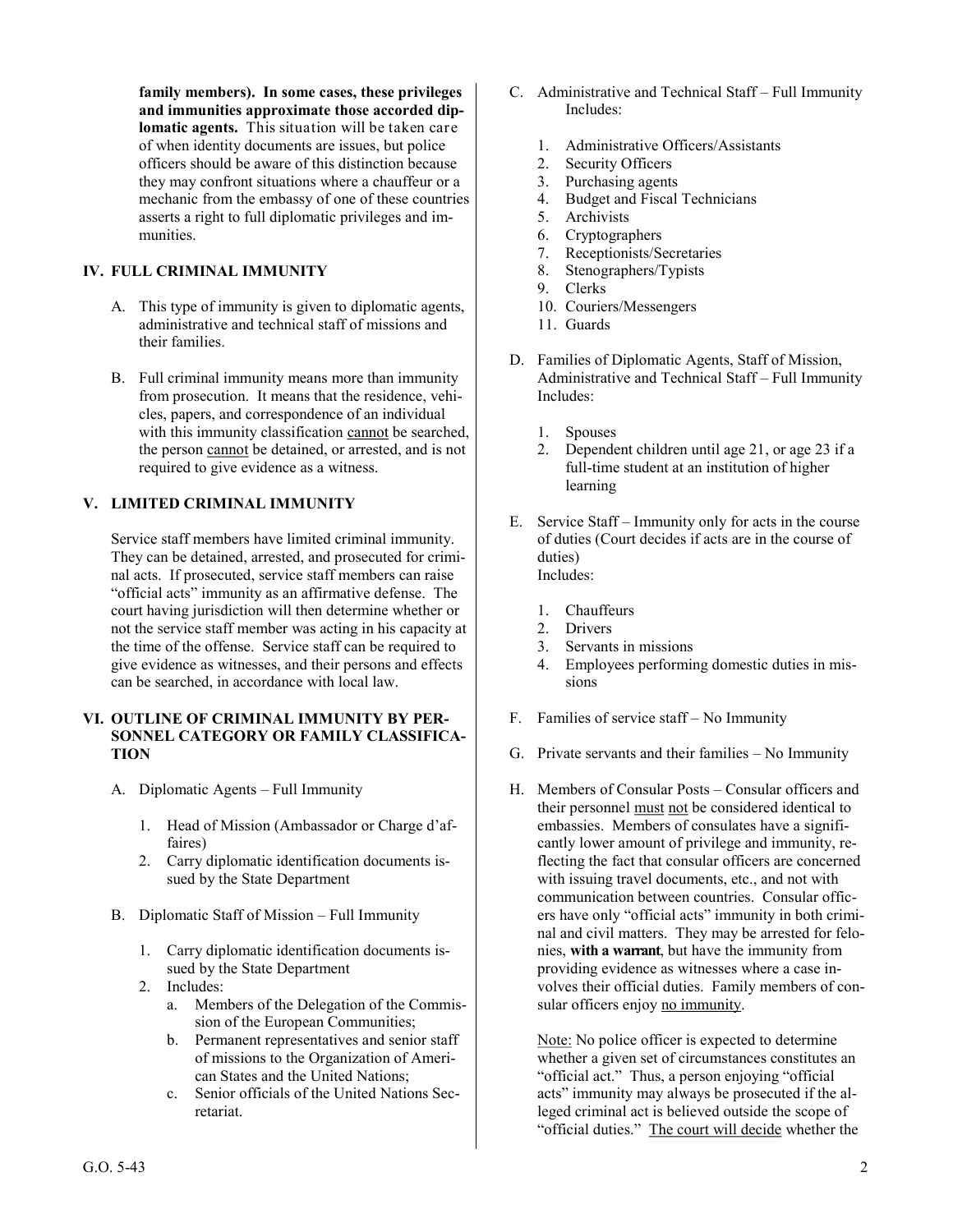alleged crime was part of an "official act." Also note that consular service staff have no immunity except they do not have to serve as witnesses concerning "official acts." Family members have no immunity. U.S. nationals or permanent residents employed by a consulate have **limited** immunity, and honorary consuls have only "official acts" immunity and witness immunity regarding "official acts." Family members have no immunity.

# **VII.TRAFFIC VIOLATIONS INVOLVING DIPLO-MATS**

## A. Moving Violations

When a driver believed to have diplomatic immunity is stopped for any moving traffic violation and has proper and valid identification indicating immunity, the officer may issue an appropriate traffic citation or warning notice. The issuance of a traffic citation does not constitute an arrest or detention. This paragraph shall not be construed as authorizing the arrest or detention of members of the Diplomatic Corps for any violation of the Transportation Code of Maryland. (CALEA 1.2.7, 61.1.2-c, 61.1.3-d)

- 1. It must be noted that the diplomat does not have to sign the citation and cannot be arrested for refusal to sign or accept the citation. (CALEA 61.1.2-a, 61.1.8)
- 2. Failure of the diplomat to appear in court to answer the citation **may** cause action by the Motor Vehicle Administration in relation to the diplomat's driving privileges within this state.
- B. Notifications
	- 1. Officers should, in addition to usual procedures, complete a summary of the stop in CODY and advise the *Lieutenant*/Chief on the next regular business day when one of the following situations occurs:
		- a. Anytime an officer stops a driver who is entitled to diplomatic immunity. (whether or not a citation has been issued.)
		- *b.* A citation is issued to the driver of a vehicle (or the accident involves a vehicle) with U.S. Department of State diplomatic license plates;
		- *c.* A citation is issued to (or the accident involves) the bearer of a U.S. Department diplomatic driver's license; or,
		- *d.* A citation is issued (or the accident involves) a driver whose identity has been confirmed by the U.S. Department of State, Office of Protocol, as a member of a foreign mission entitled to immunity.
- 2. The *Lieutenant*/Chief will promptly forward the original report and/or citation with a cover letter under the respective official's signature addressed to the Office of Foreign Missions, DMVO, Attention: Driver Services, 3507 International Place, N.W., Washington, D.C. 20008. A copy will be sent to the MCPD Director of the Records Division for official dissemination.
- C. Driving While Intoxicated Violations

When an officer stops an individual with the intention of making an arrest for driving while intoxicated and that individual is entitled to diplomatic immunity, the officer shall extend the same courtesy and consideration to him as a member of the Diplomatic Corps as has existed in the past. (CALEA 61.1.3-d, 61.1.5, 61.1.8, 61.1.11)

- 1. If the state of intoxication of the individual entitled to immunity, whether claimed or not, is such that his driving would endanger the safety of the community, the officer shall request that the diplomat not drive and provide assistance in parking the vehicle or securing another driver. Once the vehicle is parked, record the location on the CCV Vehicle Impound Form, and provide the diplomat with a copy of the form. (CALEA 61.1.8)
- 2. An officer may issue a traffic citation to the person for DWI and any other related traffic charges; however, no physical arrest can be made. (CALEA 61.1.2-a-b, 61.1.3-d)
- 3. A "Police Information Report" (not a DWI Arrest Report) will be written and submitted for supervisory review and approval, along with copies of all citations and reports. (CALEA 82.2.1-a-b-e)
- 4. If the diplomat refuses assistance or a claim is made that the officer's requested action would restrict the effective exercise of his function as a diplomat, the officer will politely inform the diplomat that he is free to go, but the vehicle may not be moved, and the embassy or legation concerned will be contacted immediately for advice or assistance in obtaining a driver and removing the driver.
- 5. If the driver is entitled to diplomatic immunity, he should not be restrained except in extreme cases and will not be subjected to any sobriety or any other mandatory test. Force must not be used except when necessary to prevent injury to the diplomat or others and then only the absolute minimum should be applied.